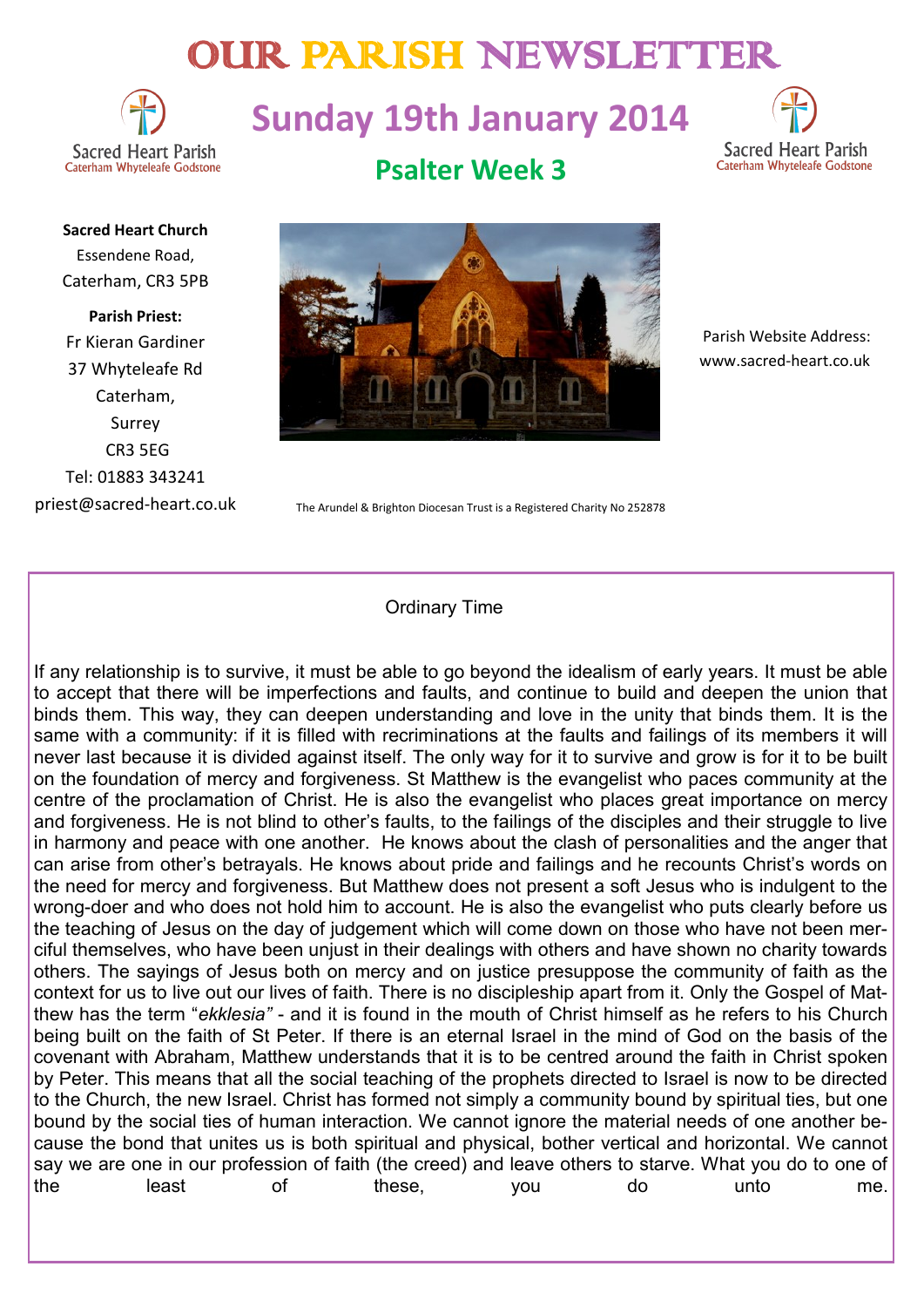## **WHAT'S ON IN THE PARISH THIS WEEK**

Sun: Children's Liturgy for all ages at 9 am & 10.30 am Teas/Coffee after 10.30 am (T Patterson/ F Shipley)



- Mon: Tea/Coffee after 10 am Mass in Old Hall 7 pm: Cubs in Old Hall
- Tue: 9.30 am: Mother & Toddler Group in Old Hall 6.30 pm: Beavers in Old Hall 7.30 pm: Scouts in Old Hall
- Thur: 8pm Baptism preparation class (old hall)
- Fri: Parish Social Club open from 7.30 10.30 pm. (will close at 9 pm if there are no customers)
- Sun: Children's Liturgy for all ages at 9 am & 10.30 am Teas/Coffee: after 10.30: (Grainne Adamson & Diane Lawless).



# **Altar Servers**

We are planning to attend the National Mass for Altar Servers at Westminster Cathedral (Victoria) on Saturday 22nd February at 2.30pm . We will go up as group by train to Victoria. To get an idea of numbers can

you let Chris O'Connor know: casa.oconnor@talktalk.net 0208 660 4304 if your child can attend and also is you can help as a parent on the day. This Mass is open to anyone who may wish to come along.

## **Diocesan Directory 2014**

The new Diocesan Directory is now available from the shop at £4.50 .



## **Valentine's lunch**

A St Valentines Lunch will be held in the Cent Hall on Sunday 16th Feb. £10 per adult; £5 Primary School. Book through the Parish Office.

### **Children's Books**:

If you are clearing children's bookshelves ready for Christmas could you please remember the Fundanami Trust. We collect and ship children's books to schools in South Africa. We are willing to collect or just leave them in the box in the

porch. Mike + Eliz Wood 01883 348081. mjw@litnum.com

## **Double C Club**

For as little as £2 per month you could be in with a chance of winning , £70, £50 or £30 prizes. Anyone interested in joining please contact Sue on 01883 346399 . Draw takes pace on the first Sunday of each month after the 9 am Mass. The proceeds of the Club go towards the upkeep of the Parish.

## **Sacrament of Confirmation 2014**

The following students from our Parish will shortly commence their preparations for the Sacrament of Confirmation this year: Jack Allen; Rachel Balcombe; Penelope Brown; Tunu Brown; John Chambers; Austin D'Souza;

Andrew D'Souza; Connor Dolce; Aislinn Flatley; Alexander Fortune; Hayden Gibbons; Sarah Lawless; Sean McGrath; Max Neale; Lucy O'Dell; Sophie O'Dell; jonathan Reeder; Rhiannon Sidwell; Georgina Spiteri; Vicky Stitson; Anna Thornton; David Zajdlic.

The date for the Deanery Confirmation is May 17th at 11.00 am at St Joseph's Redhill. However, those students who will be on a field study with St Bedes on that particular weekend will make their Confirmation instead on Friday 13th June at 7.30 pm at St Joseph's Redhill.



## **CES Religious Education Adviser (England and Wales) part-time vacancy**

The Catholic Bishops' Conference of England and Wales is looking to appoint an RE Adviser(P/T) to provide advice to the CES on Religious Education; to help develop

CES responses to issues facing RE in schools and colleges; to build relationships with diocesan colleagues, the National Board of Religious Inspectors and Advisers (NBRIA), relevant government officials and others.

The role will be based in London but may require travel to other areas within England and Wales. The role will be 17.5 hours per week although with some flexibility.

Closing date for applications is Friday  $14<sup>th</sup>$  February 2014. If you are interested please contact the Parish Office for further details.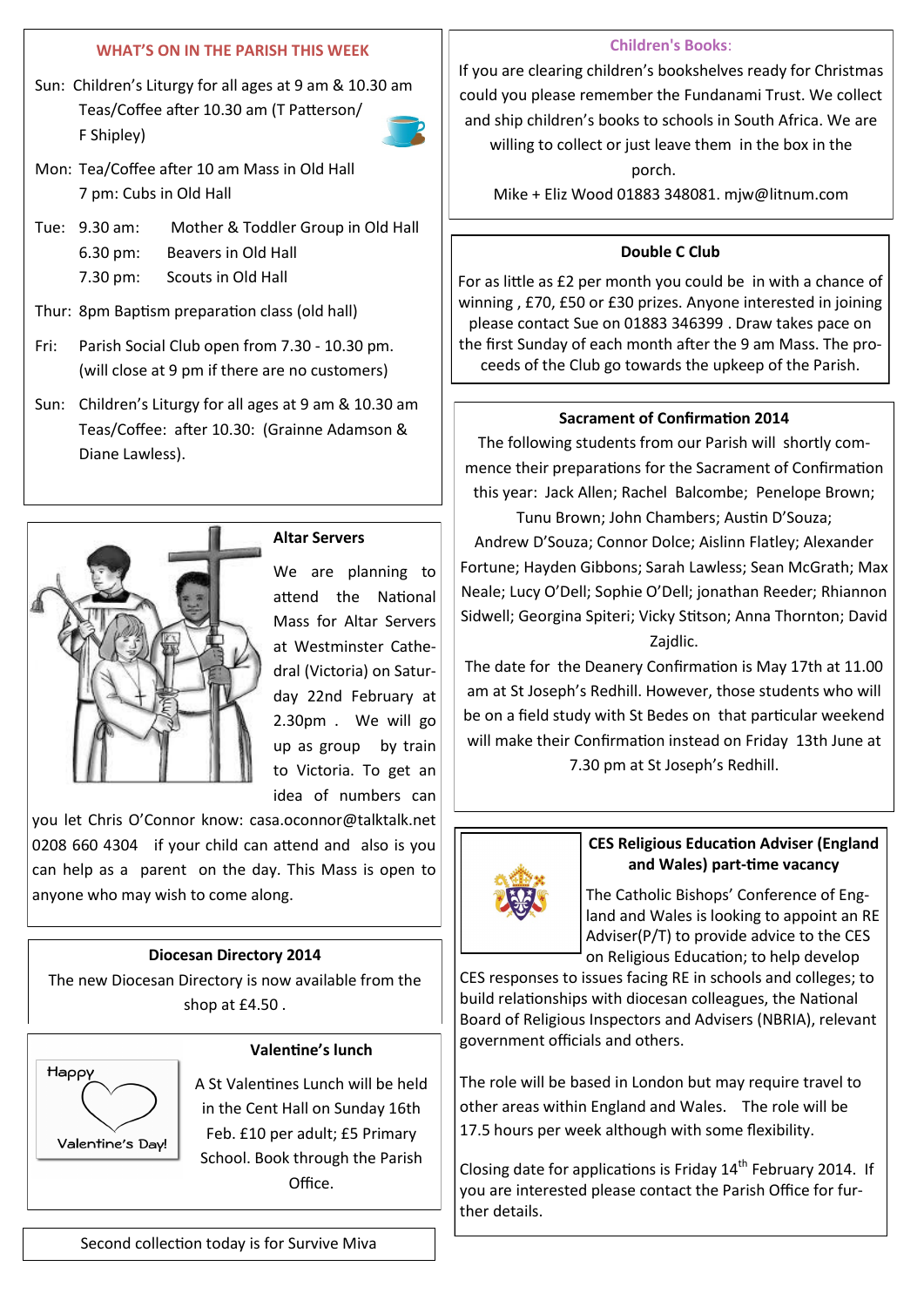### **Appeals Panel Member Training**

Every year some parents are unhappy with the school that their children have been allocated and they exercise their statutory right to have their case heard by an independent Appeal Panel. Panels are made up of people from a wide range of backgrounds, ages and experience. Catholic voluntary-aided schools are now looking for new people who have an interest in the distinctive nature of Catholic education to get involved. DABCEC are holding a training day on **Wednesday 5th March from 10.00 am until 3.00 pm.** This training is for (1) those interested in becoming Admissions Appeals Panel Members; (2) existing panel members who want to be updated; (3) those whose accreditation has lapsed and wish to have it renewed. Booking form and further details from: The Catholic Schools Service, DABCEC, 4 Southgate Drive, Crawley, West Sussex. EH10 6RP 01293 511130 email: schools@dabnet.org

#### **On-GoingFormation**

Calling all who have studied theology, catechesis or RE at Certificate, Diploma or Degree level to join Bishop Kieran, Dr Kate Williamson and your fellow students/graduates from across the Diocese in prayer, conversation and celebration **on Saturday 1st March 2014 in DABCEC from 10.30 am - 1.00 pm.** Further information from David Willis.



## **Interested in becoming a teacher?**

As part of the INSPIRE teaching alliance, St Joseph's School Epsom, is currently recruiting primary candidates for its School Direct placements to begin in

September 2014. The successful candidates will gain a PGCE from St Mary's University College and carry out their placements at the primary schools within the Epsom and Redhill Deanery.

#### **Youth Club**

Did you know that the Parish has a thriving Youth Club for those in year three who are 7 years old and upwards. The Club meets on the first Friday of every month. Details on the Parish website. Check it out.

#### **Offertory Collection**

Sincere thanks for your generosity last weekend: Offertory £889.21(Gift Aid £396.62); C.O.A.T £614.47

# **Your Prayers are requested for the following persons who are ill or enfeeble.**

Pat Knight; Kathleen & John Saunders; Helen Keogh; Daisy Hill; Connie Cronin; Christopher Browne; Kit Monk; Krista Thompson; Jane Hill; Rosemary Whale; Michael Labonte; Leon & Sophie Kozlowski; Pam Weaver; Jimmy & Bridie Mullen; Jim & Bernie Horrocks; Margaret Robertson; Tess Gully; Heather Tordimah; Jenny Rower; Ken Archer; Jenny Trumper; Elizabeth Daley; Eileen Lattimore; Bryan Smith; Diane Bailey; Rose Knight; Oliver Farrell; Richard Richardson;

> Seeta Pillay; Ian Lester; John Gilford , Christopher Miles & Pat McCoy.



### **Young Adults Retreat**

If you consider yourself a young adult, then Worth Abbey are holding a retreat for you from 7th-9th February. Further information from TOC@worthabbey.net 01342 710318

### **Supporting the Bereaved**

If you feel that you have a special ministry in this area, then DABCEC are putting on a day entitled "Preparing for a Funeral" on **Wednesday 19th March from 10.00 am - 4.00 pm** led by Kathy Quint, CRUSE Counsellor and Catherine Christmas, Diocesan Liturgy and Music Adviser. Bring as packed lunch. Contact: katherine.bergin@dabnet.org

'Founders Dinner' celebrating 85 years of The John Fisher School on Friday 14th March 2014 in the school's Sports Hall, Peaks Hill. Pre-dinner school tours start at 6pm. Four Course Dinner

for 7pm. Dress Code, Black Tie. Tickets cost £50 available from Mike Davies. ([mdavies@suttonmail.org](mailto:mdavies@suttonmail.org) / 077426767474).

Early bird booking until 1st Feb: £450 per table of 10. Celebrate with former staff, pupils & friends of The John Fisher School. All profits to the Science Centre Fund.

#### **Table Top Sale**

There will be a Table Top Sale this coming Friday in the Centenary Hall. This might be a good opportunity to try and sell those unwanted gifts that you received at Christmas. Sellers to arrive at 6 pm and set up. Buyers arrive from 7 pm onwards. £10 per table, (which are provided). The Bar/Club will be open.